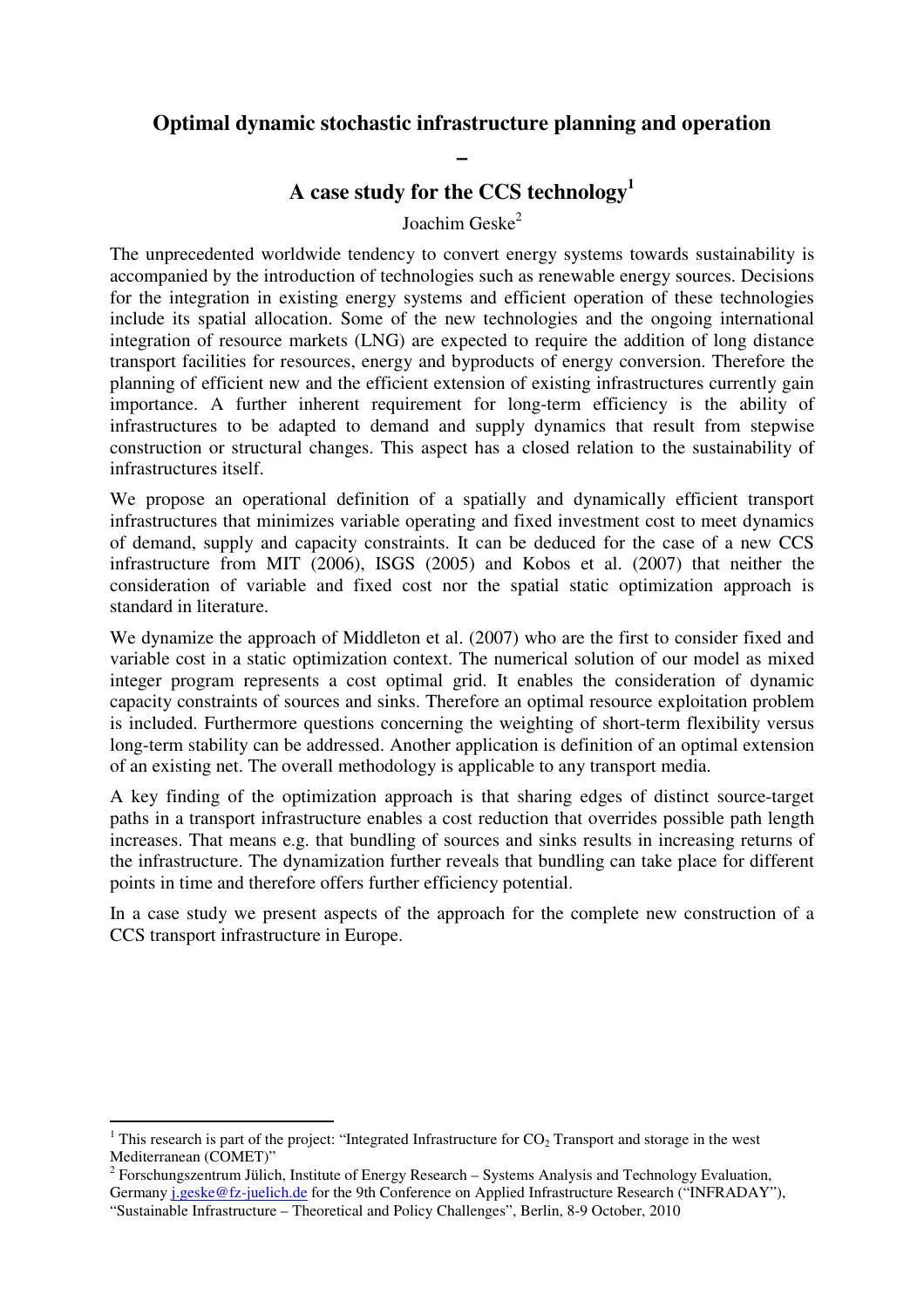

**Figure 1: Example of a pan-European cost-minimizing CCS Infrastructure (Dummy sinks)**